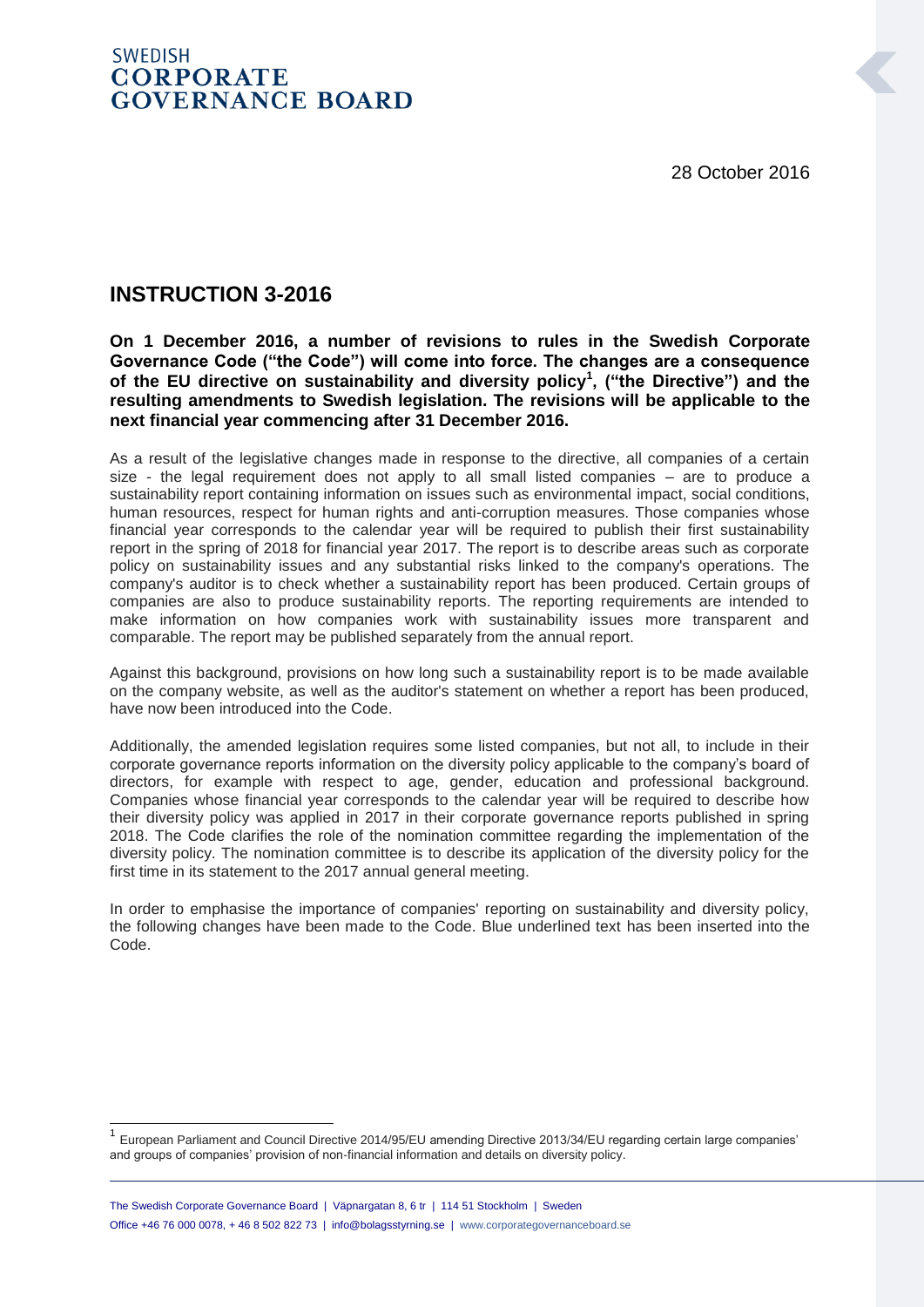### **SWEDISH CORPORATE GOVERNANCE BOARD**

2.6 The nomination committee's proposals are to be presented in the notice of the shareholders' meeting where the elections of board members or auditors are to be held, as well as on the company's website.

When the notice of the shareholders' meeting is issued, the nomination committee is to issue a statement on the company's website explaining its proposals regarding the board of directors with regard to the requirements concerning the composition of the board contained in Code rule 4.1. The committee is to provide specific explanation of its proposals with respect to the requirement to strive for gender balance contained in rule 4.1. If the outgoing chief executive officer is nominated for the post of chair, reasons for this proposal are also to be fully explained. The statement is also to include an account of how the nomination committee has conducted its work and, for certain companies<sup>8</sup>, a description of the diversity policy<sup>9</sup> applied by the nomination committee in its work.

The following information on candidates nominated for election or re-election to the board is to be posted on the company's website $^{10}$ <sup>2</sup>:

- The candidate's age, principal education and professional experience,
- any work performed for the company and other significant professional commitments,
- any holdings of shares and other financial instruments in the company owned by the candidate or the candidate's related natural or legal persons,
- whether the nomination committee, in accordance with Code rules 4.4 and 4.5, deems the candidate to be independent of the company and its executive management, as well as of major shareholders in the company. Where circumstances exist that may call this independence into question, the nomination committee is to justify its position regarding candidates' independence,
	- in the case of re-election, the year that the person was first elected to the board.

<sup>8</sup> Applies to listed companies which fulfil more than one of the requirements stated in chapter 6, section 10, paragraph 1, points 1-3 of the Annual Accounts Act (1995:1554).

<sup>9</sup> The diversity policy may consist of Code rule 4.1.

<sup>10</sup> If a board member is nominated by a party other than the nomination committee, the nominating party is to submit the required information to the company, including the nominating party's assessment of the nominee's independence with regard to the company, its management and major shareholders in the company.